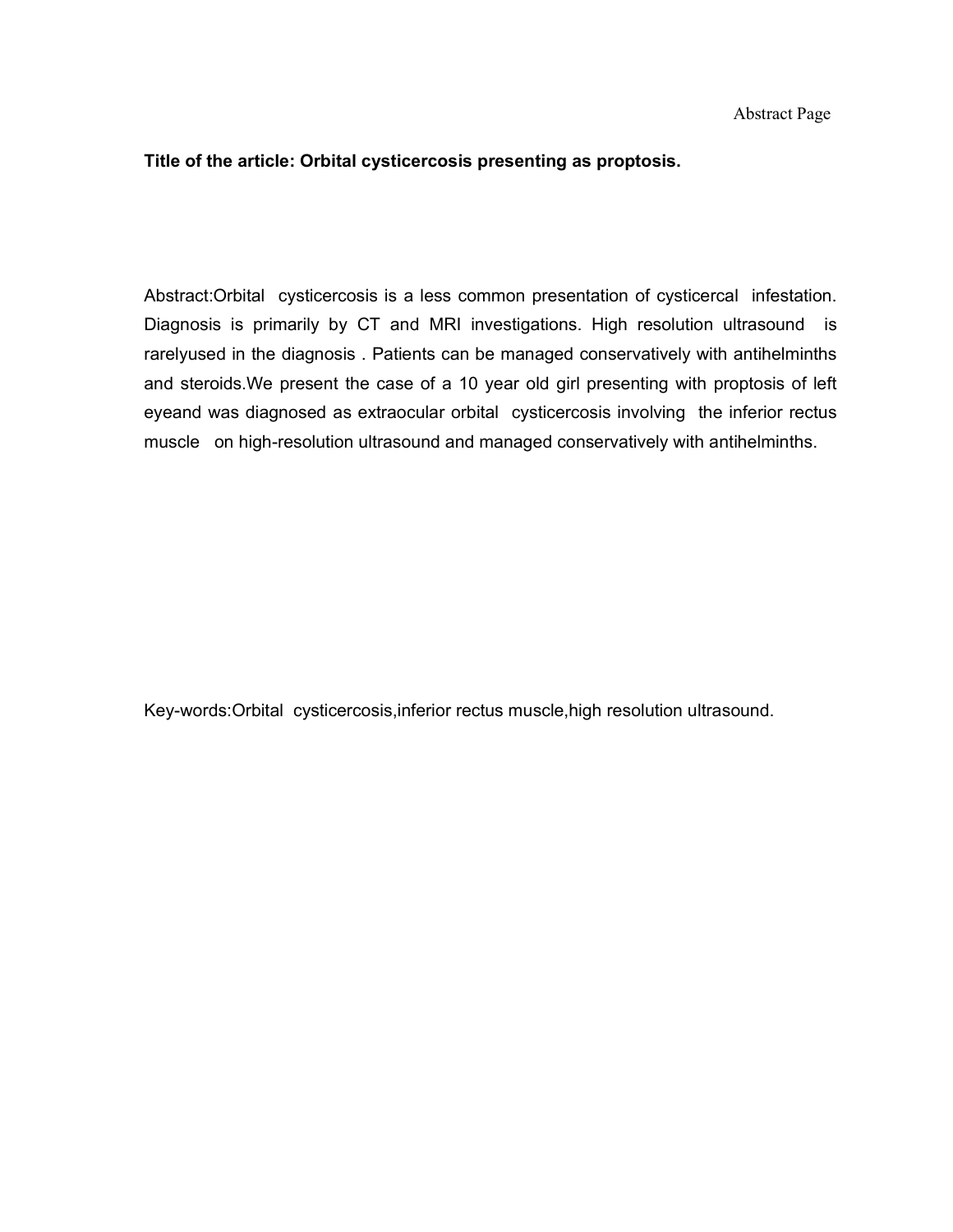## Introduction:

Cysticercosis in humans is infection by the larval form of the pork tapeworm Taenia solium.. The location of cystsin order of frequency is the central nervous system, subcutaneoustissue and striated muscle, vitreous humour of the eye and,rarely, other tissues. Orbital cysticercosis is a less common presentation and high resolution ultrasound can help in clinching the diagnosis and avoid unnecessary interventions. We describe a rare ultrasound diagnosis of isolated orbital cysticerosis involving the inferior rectus muscle of left eye, diagnosed with ultrasound and managed conservatively.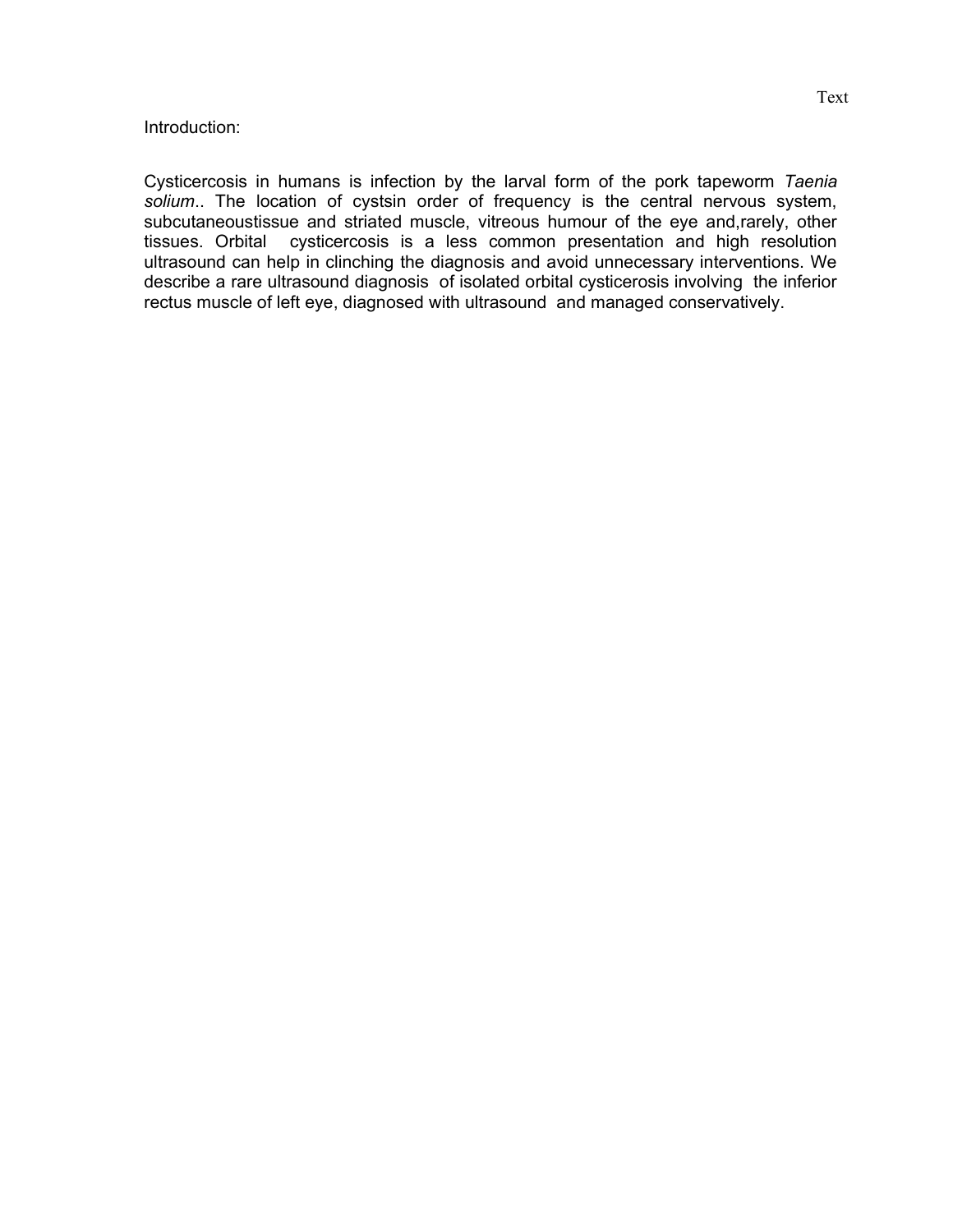Case History:

A 10 year old girl was referred to the Radiology department for orbital ultrasound to evaluate her left eye proptosis .Proptosis was present since one month and was graduallyincreasing. On examination, there wasrestriction of eye movements.Systemic examination ofthe patient was normal and there was no other abnormality.Haematological findings were normal.On high resolution ultrasound there was a well-definedcystic lesion measuring 15 x 8mm containing a smallechogenic nidus (Figure 1)noted in the region of inferior rectus muscle.Because of this characteristic appearance on ultrasound examination, a diagnosisof intramuscular cysticercosis involving the inferior rectus muscle was made. The patient was managed conservatively and prescribed albendazole 400mg tablets twice daily for 15 days along with tapered dose of steroids.After 15 days of conservative treatment, the lesionshowed resolution and the patient appeared well.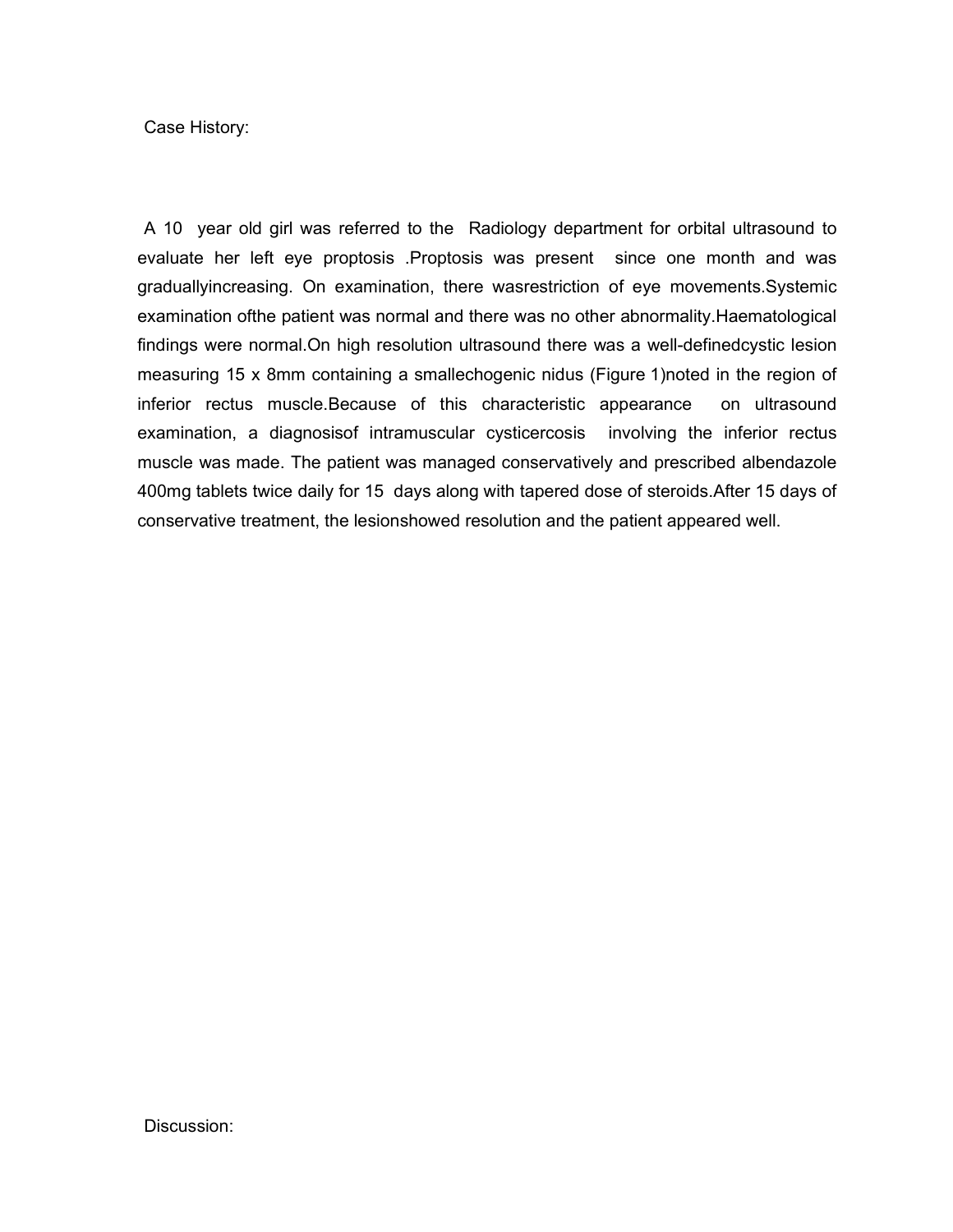Cysticercosis is an infection with the larval stage of Taenia solium. It is seen as cysts in various human tissues, more commonly in the brain and the orbit. It is endemic in most parts of Asia and is transmittedby the fecal-oral route<sup>[1].</sup>.

Humans normally act as definitive hosts. Humans can occasionally be intermediate hosts. It is transmitted to humans by ingestion of eggs from contaminated water or food, such as vegetables<sup>[2]</sup>. The eggs hatch in the small intestine releasing oncospheres that penetrate the bowel mucosa and enter the bloodstream to reach various tissues, where they develop to form a cysticercus cellulosae, which is the encysted larval form of Taenia Solium. These can remain viable in this stage for as long as 10 years in humans. Living larvae evade immune recognition and donot elicit inflammation.When the larva dies, it induces a vigorous granulomatous inflammatory response that may produce symptoms, depending on the anatomic location<sup>[3]</sup>.

Cysticercosis is the most common parasitic disease of the central nervous system worldwide, but isolated orbital cysticercosis has been reported much less frequently. Extraocluar cysticercosis reprensents most common type of ocular cysticercosis.In the ocular form,favoured sites are vitrous and subretinal space. Symptoms may include periorbital pain,ptosis,restricticted ocular movements and light flashes.Diagnosis of ocular cysticercosis is usually made by direct ophthalmic demonstration of larval form.USG, CT and MRI are other modalities used in the diagnosis. However MRI is the best modality for diagnosing intraocular cysticercosis. Medical treatment is known to cause severe intraocular complications which may lead to blindness. Hence it is of paramount importance to diagnose the location of orbital cysticercosis. Extraocular form of orbital cysticercosis can be medically managed<sup>[4]</sup>.

In conclusion, high-resolution ultrasound, being non-invasiveand non-ionizing, plays an important adjuvant role in establishing thediagnosis in patients with orbital cysticercosis[5]..